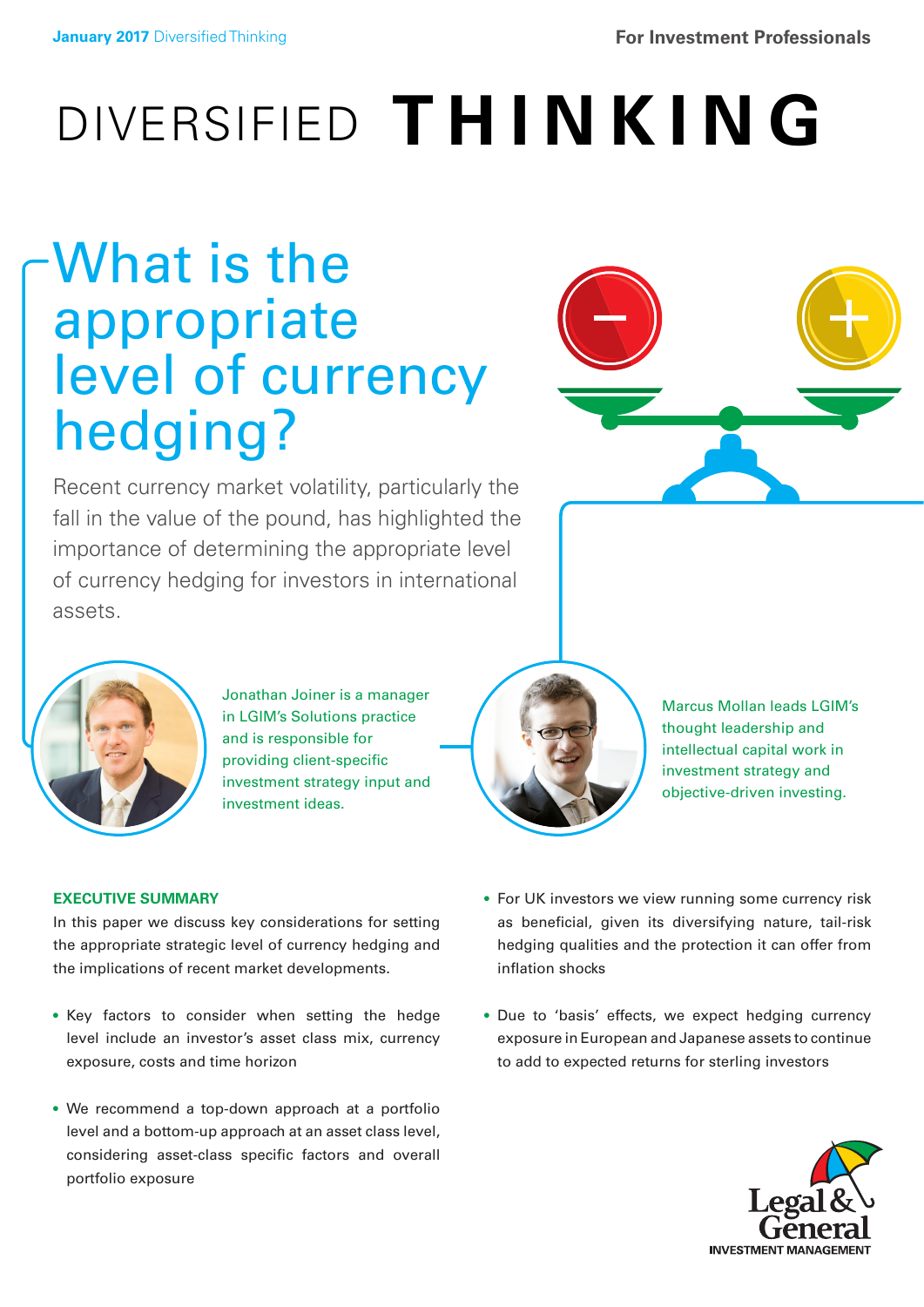#### **TARGETING LOWER LEVELS OF VOLATILITY**

For developed market currencies, most currency risk is typically viewed to be uncompensated over the long term<sup>1</sup>. This suggests a starting strategic position where currency exposure is hedged. However, depending on the asset class or overall portfolio composition, currency exposure can mitigate risk, especially if it is negatively correlated with the underlying portfolio. A common approach is for investors to target reduced levels of

"Currency exposure can mitigate risk, especially if it is negatively correlated with the underlying portfolio"

volatility. As detailed below, this leads to differing appropriate hedge ratios depending on the portfolio of assets and currencies considered.

#### **HEDGING 100% OF FIXED INCOME ASSETS HAS REDUCED VOLATILITY**

Investors in high quality nominal fixed income assets receive a relatively certain set of predefined cashflows. As a result, these assets typically exhibit low levels of volatility, particularly compared to riskier assets such as equities. However, holders of unhedged foreign denominated fixed income are unsure of the cashflows they will receive in domestic currency terms due to potential currency fluctuations. Currencies are often significantly more volatile than bond prices, meaning that unhedged foreign denominated fixed income exposure can be significantly more volatile than hedged.

#### "This encourages investors to hedge 100% of foreign currency exposure in developed fixed income"

This can be seen in Figure 1, where the rolling volatility of unhedged euro and dollar denominated corporate bond indices have been

persistently higher than the hedged versions for a sterling investor. Under the assumption that currencies are an unrewarded risk, the higher volatility exhibited by unhedged fixed income is not compensated with extra return, and as such has a lower Sharpe ratio. This encourages investors to hedge 100% of foreign currency exposure in developed fixed income.





#### "The target hedge ratio for foreigndenominated equities is less clear, with the equity volatility being significantly higher"

# **THE CASE FOR HEDGING 30% - 70% OF FOREIGN EQUITY EXPOSURE**

The target hedge ratio for foreign-denominated equities is less clear,

with the equity volatility being significantly higher than bonds and often larger than the currency volatility. Additionally, equity market indices may have embedded currency exposure. For example, during the recent sharp devaluation of sterling, FTSE 100 companies notably outperformed FTSE 250 companies. A cited driver of this was that a much larger proportion of the future earnings of FTSE 100 companies are denominated in foreign currencies when compared to smaller FTSE 250 companies. In sterling terms, the value of these future earnings rose markedly as the pound depreciated.

Correlations between currency and equity market moves can result in a less than 100% hedging being optimal. Figure 2 plots the realised volatility of a range of indices at differing levels of currency hedge for a sterling investor. For the indices shown, a 100% hedge is not optimal for reducing overall volatility for the time period

Source: Bloomberg, as at 30 November 2016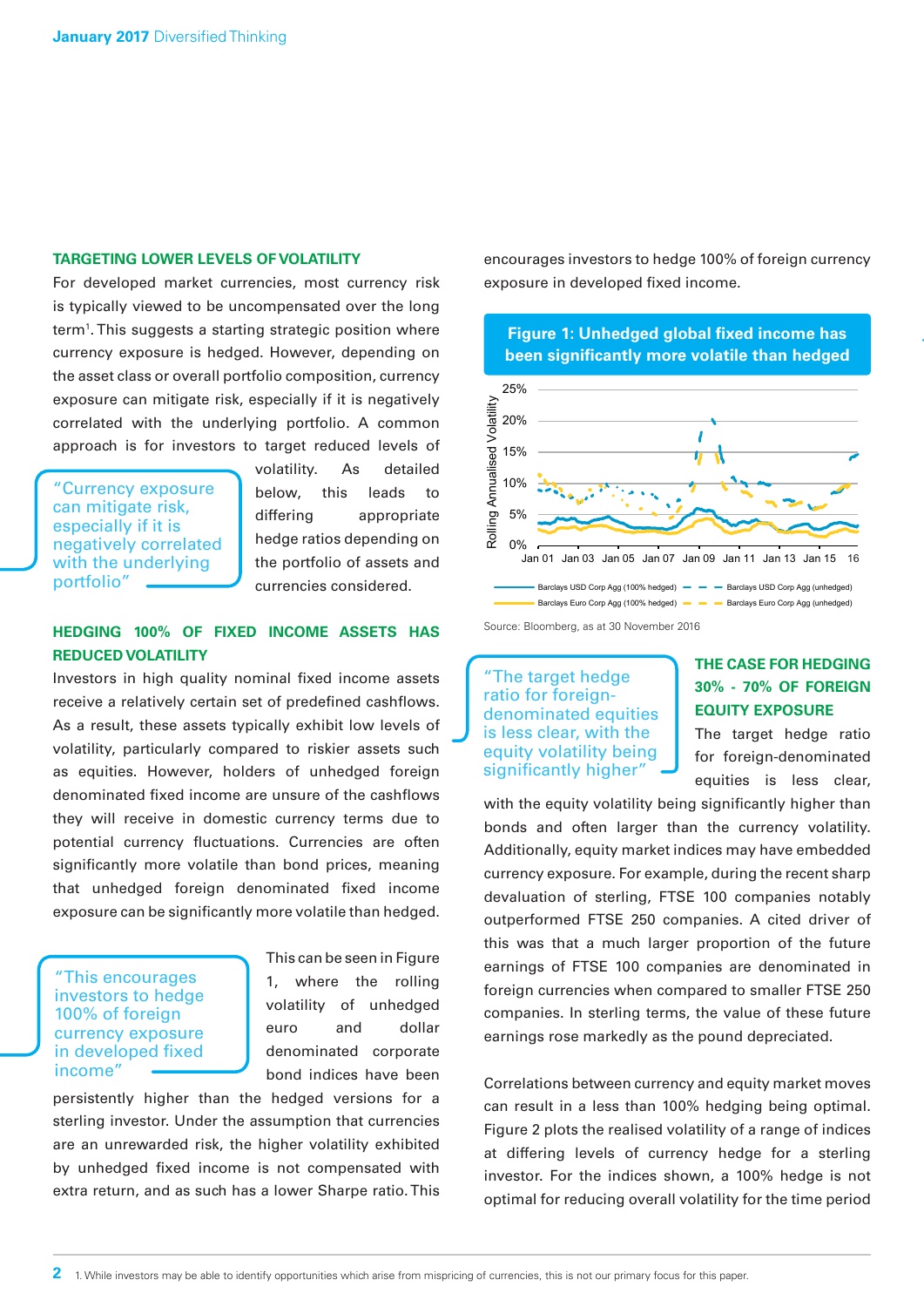"Historically, an optimal approach suggests 30-70% currency hedging for foreign equity exposure"

considered. Historically, an optimal approach suggests 30-70% currency hedging for foreign equity exposure. However, this result can vary significantly by time period

and by equity market, and often the historic volatility difference between different currency hedge ratios can be rather small. In addition, this approach ignores the costs involved. For these reasons, as we discuss in more detail later, we suggest not focusing exclusively on reducing volatility when selecting a hedge ratio.



**Figure 2: Hedging 100% of currency exposure in equity investments may not reduce volatility**

Source: Realised volatility of 10 years of daily data, Bloomberg, as at 30 November 2016

For assets other than equities and bonds, the optimal hedge ratio in terms of reducing volatility is highly dependent on the specifics of the asset class. For real assets a low level of hedging could be appropriate, reflecting the inflation linkage and exposure to underlying economic growth. Under purchasing power parity (PPP) theory, changes in the cost of living should be reflected by moves in the currency. Therefore, currency hedging foreign denominated real assets

without hedging out inflation may increase the volatility of the asset. However, the evidence for this and for the strength of PPP is mixed, even over the longer term.

# **WE ADVOCATE ASSESSING CURRENCY EXPOSURE AT A TOTAL PORTFOLIO LEVEL**

"In addition to assessing the appropriate level of hedge at the asset class level, we encourage incorporating a topdown view"

So far we have considered the asset classes and currencies in isolation. However the majority of investors' portfolios

contain exposure to multiple asset classes and currencies. In addition to assessing the appropriate level of hedge at the asset class level, we encourage incorporating a top-down view. This requires looking at the portfolio as a whole and assessing the effect of differing currency hedge ratios on the portfolio's overall volatility.

As with equities in isolation, correlations between assets and currencies typically lead to us not recommending hedging 100% of foreign currency exposure. However, this depends on the exact nature of the investor's assets, liabilities and time horizon. For investors with high-risk strategies or defined benefit pension schemes with low funding levels, the marginal impact of hedging currency risk may be minimal. This could discourage hedging currency exposure. In contrast, investors who have a strong focus on mark-to-market risk may favour high hedge ratios, with currency hedging likely to help reduce short-term risk. Investors with longer-term horizons may be more comfortable having a higher exposure to currency risk and benefiting from reduced hedging costs.

To illustrate this, for domestically-based private equity, sub-investment grade credit and other high risk investments, it may be optimal to not hedge foreign currency exposure. This reflects that it could be a negligible contributor to total portfolio risk and take up valuable resources. Alternatively, for an investor hedging liability payments using overseas bonds, a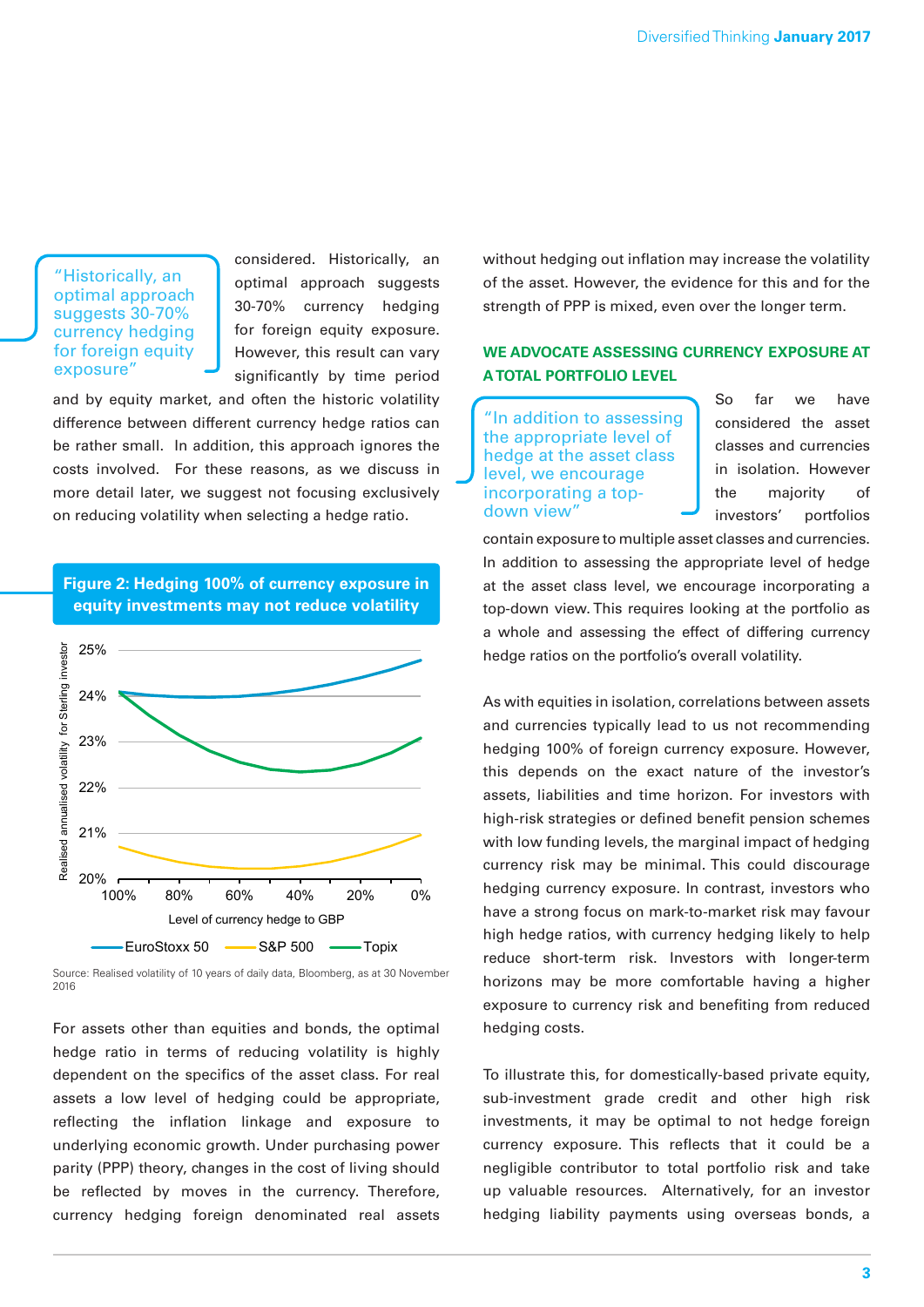100% currency hedge ratio may be most appropriate, reflecting the potential sensitivity to mark-to-market moves.

A key benefit of incorporating a top-down approach is that is focuses attention on how the overall portfolio may act in certain scenarios, for example tail events and the interaction of currency exposure with liabilities.

# **USING CURRENCY EXPOSURE TO GUARD AGAINST TAIL-RISK EVENTS**

Whilst a good starting point, there are a number of drawbacks of simply targeting lower volatility. A key drawback is the reliance on historic data. The 'optimal' hedge ratio relies on assumed correlations which may be unstable over time. It is therefore also important to conduct scenario analysis to assess how the portfolio may react in tail events or if correlation assumptions change.

"The appreciation of unhedged overseas assets can partially offset the increased expectations for nearterm inflation"

Currency risk may interact with an investor's liabilities, particularly if they are linked to inflation. For example, unhedged overseas

assets can provide protection in an inflationary scenario if it coincides with, or is caused by, a depreciation of the domestic currency. An example of this is the sharp depreciation of sterling in the wake of the UK referendum, which led to a rise in short-term inflation expectations. For UK Pension schemes with unhedged inflation-linked liabilities, or individual investors with exposure to the cost of living, the appreciation of unhedged non-sterling assets can partially offset the increased expectations for near-term inflation. However, it is important to recognise the imperfect nature of this hedge. While currency depreciation offset the rise in short term inflation expectations, long-term inflation expectations in the UK actually fell in the immediate aftermath of the Brexit decision, though they have risen since.

**Figure 3: Sterling has historically weakened in times of economic stress**



Source: Bloomberg, ONS, as at 30 November 2016

Currency exposure can also act as a domestic tailrisk hedge. Historically, sterling has been positively correlated with a 'pro-risk' environment. Recessions, even if felt globally, often coincide with sterling falls (Figure 3). This is partly because the UK has tended to run current account deficits. Times of economic stress typically lead to a reduction in foreign investment, with sterling more vulnerable than other currencies to external financing pressures. In contrast, the US dollar and Japanese yen are regarded by many investors as 'safe haven' currencies and have often appreciated during times of economic stress. Unhedged exposure to these currencies could therefore potentially offset losses on risky assets such as equities.

#### "Relatively lower strategic hedge ratios can make sense for sterling denominated portfolios"

For UK-based investors this encourages a lower currency hedge ratio than for investors from many other regions. The

pro-risk nature of sterling leads to foreign currency exposure typically protecting against tail events. Additionally, it can act as a loose hedge of the inflation risk present in UK DB pension schemes' liabilities and the risk for individual investors of high UK inflation eroding the purchasing power of their savings.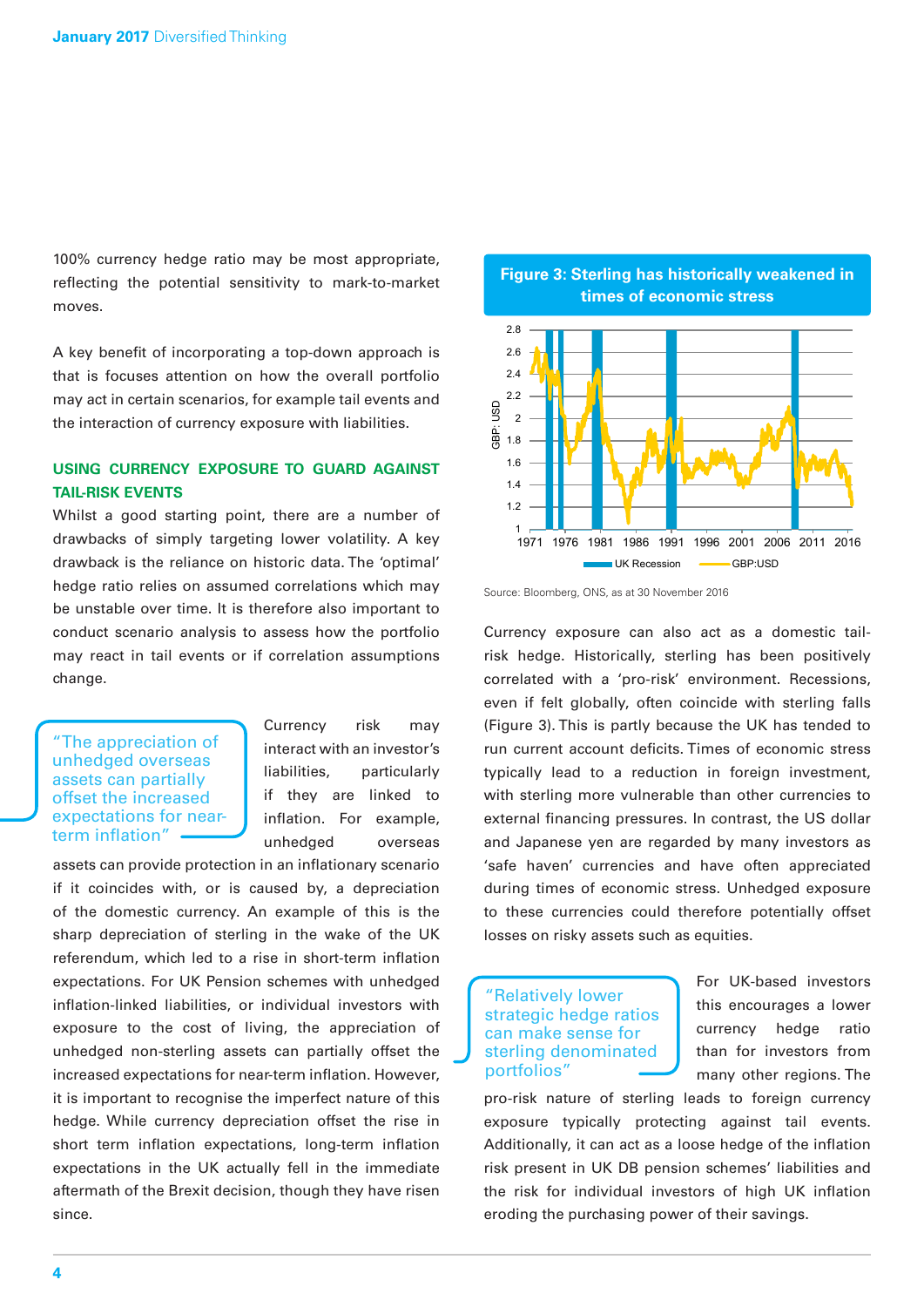We therefore believe that lower strategic hedge ratios can make sense for some sterling denominated multi-asset funds when compared to euro or US dollar equivalents.

For DB pension scheme trustees, it is worth trying to understand the currency exposures and currency risks of the sponsoring company. This may allow trustees to assess whether adverse currency moves for the company are likely to be adverse scenarios for the pension scheme.

#### **THE CASE FOR NOT HEDGING EMERGING MARKET CURRENCY EXPOSURE**

For emerging markets there are significant return implications of hedging currency risk. Reflecting their lower level of visibility and higher volatility, emerging market currencies may offer a persistent risk premium to their developed counterparts. Emerging economies typically also have more scope for wage growth and productivity gains as they develop. In practice, this can lead to an appreciation in the real exchange rate (known as the Balassa-Samuelson Effect).

"Emerging market currency exposures are usually left unhedged"

A key part of the rationale for holding emerging markets assets therefore includes the investment opportunity offered by

the currency. In addition, investors need to incorporate the drag on return from transaction and management costs. For developed currencies these are typically small but may be prohibitively expensive for emerging market currencies. The combination of these factors usually argues for leaving emerging market currency exposures unhedged.

#### **CASHFLOW AND COLLATERAL REQUIREMENTS COULD AFFECT PORTFOLIO PERFORMANCE**

Explicit transaction costs for hedging developed currency exposure are typically very low. However, investors need to consider the implications for collateral and cashflows. Investors typically use short-dated currency forwards to hedge their currency risk. This leads to a potential for regular cashflows, requiring investors to either hold a proportion of their assets in cash or regularly trade in or out of assets to meet cashflows as they fall due. This could lead to increased transaction costs or higher proportions of assets in cash, both of which could act as a drag on total portfolio performance.

"Regulatory changes under EMIR will mandate the collateralisation of currency derivatives" Historically, collateral requirements have been less of a consideration for currency hedging investors, as it has been common not to

collateralise currency forwards. However, regulatory changes under European Markets Infrastructure Regulation (EMIR) will mandate the collateralisation of currency derivatives in the near future. This could lead to investors needing to adjust their strategic allocations to increase their holdings of eligible collateral, potentially affecting future portfolio performance.

"The basis is a measure of how much the future exchange rate price deviates from this theoretical 'fair value"

### **CONSIDERING THE CROSS CURRENCY 'BASIS'**

A less well known element affecting the cost of hedging is the cross currency 'basis'.

When trading a currency derivative, the counterparties agree the currency pair, notional size, maturity date and the future exchange rate. The first three elements are typically specified by the investor looking to hedge their currency risk. According to interest rate parity theory, however, the future exchange rate should be calculated by referencing the interest rate differential between the two regions. The basis is a measure of how much the future exchange rate price deviates from this theoretical 'fair value'. As such, the basis can alter the expected return of a hedged foreign currency denominated asset.

Historically, the basis for developed currencies has been small, with deviations occurring only briefly at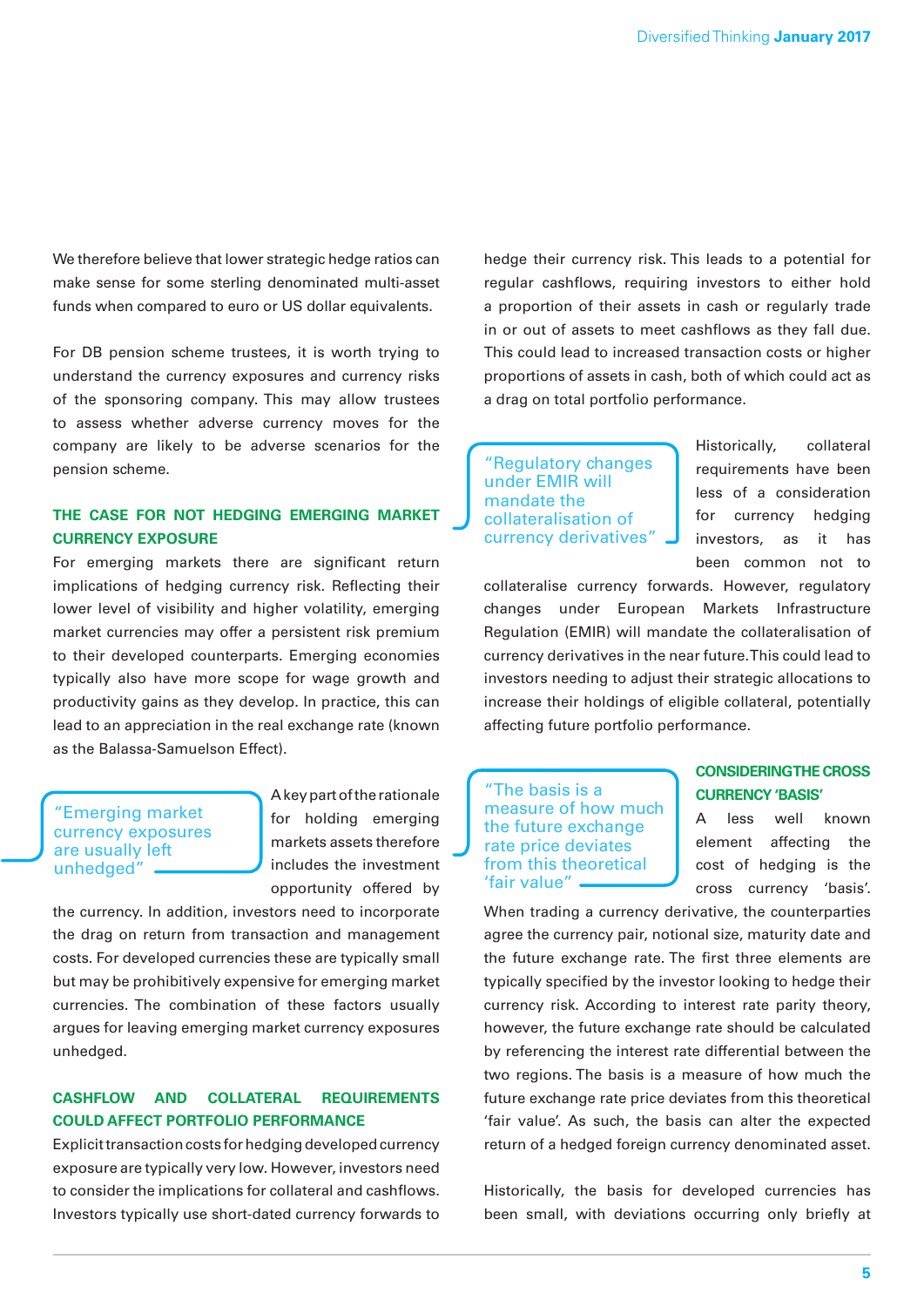times of market stress. For example, at the height of the financial crisis, there was an acute demand for US dollars, putting pressure on the basis between the dollar and other developed currencies. This led to currency derivatives not pricing in line with interest rate parity and temporarily reducing the realised return of currency hedged foreign holders of US dollar-denominated assets. This, however, was only short lived. More recently there have been significant and long-lasting moves in the bases between developed currencies at times of relative market stability.

# **HEDGING EURO AND YEN EXPOSURE COULD BE ATTRACTIVE FOR A STERLING INVESTOR**

Figure 4 plots the basis on a 10-year currency hedging instrument between sterling and both US dollars and euros. As described previously, the basis has shown strong signs of mean reversion with levels oscillating close to zero. During periods of extreme market stress the basis has deviated, but has normally reverted as markets stabilised. This is not true of recent moves however, where it can be seen that the basis has risen strongly from the beginning of 2015 for sterling investors in euro assets.



**Figure 4: Significant deviations have persisted between developed currencies**

Figure 5 plots the basis of sterling to the US dollar, euro and yen for currency hedging instruments at a range of tenors. Currently the basis for the euro and yen is significantly positive, with a pick-up of 30 or 60 basis points a year from hedging euro and yen assets relative to the theoretical fair value for a sterling-based investor. Short-lived moves in the basis are unlikely to have material effects on an investor's realised return over a strategic long-term time horizon. However, the longer the deviation persists, the more material the potential impact is on the realised return.



**Figure 5: Currency bases at different tenors**

Source: Cross currency basis swap levels for a sterling investor, Bloomberg, as at 30 November 2016

The level of the basis is driven by supply and demand factors from market participants"

The level of the basis is driven by supply and demand factors from market participants looking to invest or raise capital in non-domestic

currencies. In contrast to previous periods, we expect recent deviations in the basis to be more persistent. The extraordinary monetary policy actions of central banks have had a significant effect on the relative attractiveness of investing and raising capital in certain currencies. The quantitative easing programs in the euro

Source: Cross currency basis swap levels for a sterling investor, Bloomberg, as at 30 November 2016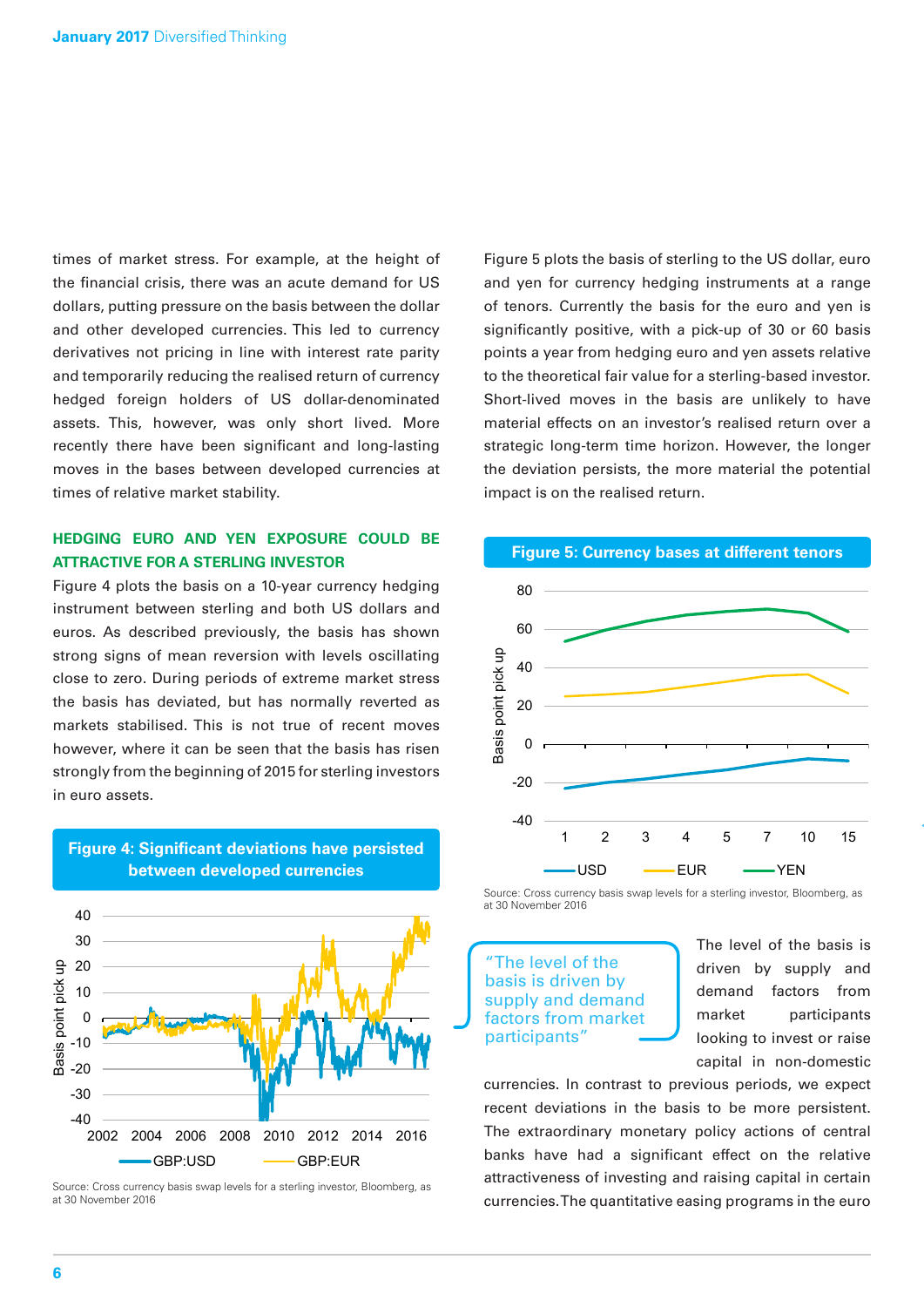zone and Japan have led to ultra-low yields and tighter credit spreads. This encourages issuers to raise capital in those regions and investors domiciled there to look abroad for more attractive yields. Both these actions put upward pressure on the basis and lead to the potential for a basis pick-up for foreign investors.

We do not expect these monetary policy distortions to dissipate over the short term. In addition, when supply and demand imbalances have put pressure on the basis, banks have historically been able to step in and 'arbitrage' the basis. Where deviations were significant, banks were able to take basis risk onto their balance sheet and hold the exposure until the basis reverted towards zero. This reduced the pressure on the basis level and limited the potential for large deviations. However, due to new regulations on banks constraining the size of their balance sheets, appetite to hold these types of risk is diminished. Reflecting this, basis deviations are likely to be more common and more persistent.

#### "For a sterling investor, this encourages higher hedge ratios for euro and yen assets"

The continuation of the effects of extraordinary monetary policy and constraints on bank balance sheets lead us to believe that this

distortion in basis levels will be more persistent than in previous periods. For a sterling investor, this encourages higher hedge ratios for euro and yen assets. Investors may also wish to consider a broader range of currency derivatives to lock in basis exposure.

# **KEY FACTORS TO CONSIDER WHEN SETTING THE STRATEGIC HEDGE RATIO**

Deciding the appropriate level of currency hedge is a multi-layered decision. We believe that targeting reduced volatility from both a top-down and a bottomup approach can offer useful insights in deriving this level. However, there are a number of other factors to consider. This may lead to investors qualitatively overlaying biases, or 'tilts' to the target hedge ratio.

| <b>Factors supporting a</b>                                      | <b>Factors supporting a</b>                               |
|------------------------------------------------------------------|-----------------------------------------------------------|
| lower hedge ratio                                                | higher hedge ratio                                        |
| Protection in tail events,                                       | A focus on mark-to-market                                 |
| particularly for sterling                                        | risk and/or shorter investment                            |
| investors                                                        | time horizons                                             |
| The inflation-hedging<br>characteristics of currency<br>exposure | Low-risk portfolios where<br>currency risk dominates      |
| The costs of hedging,<br>collateral and cashflow<br>requirements | The potential pick-up from<br>hedging euro and yen assets |